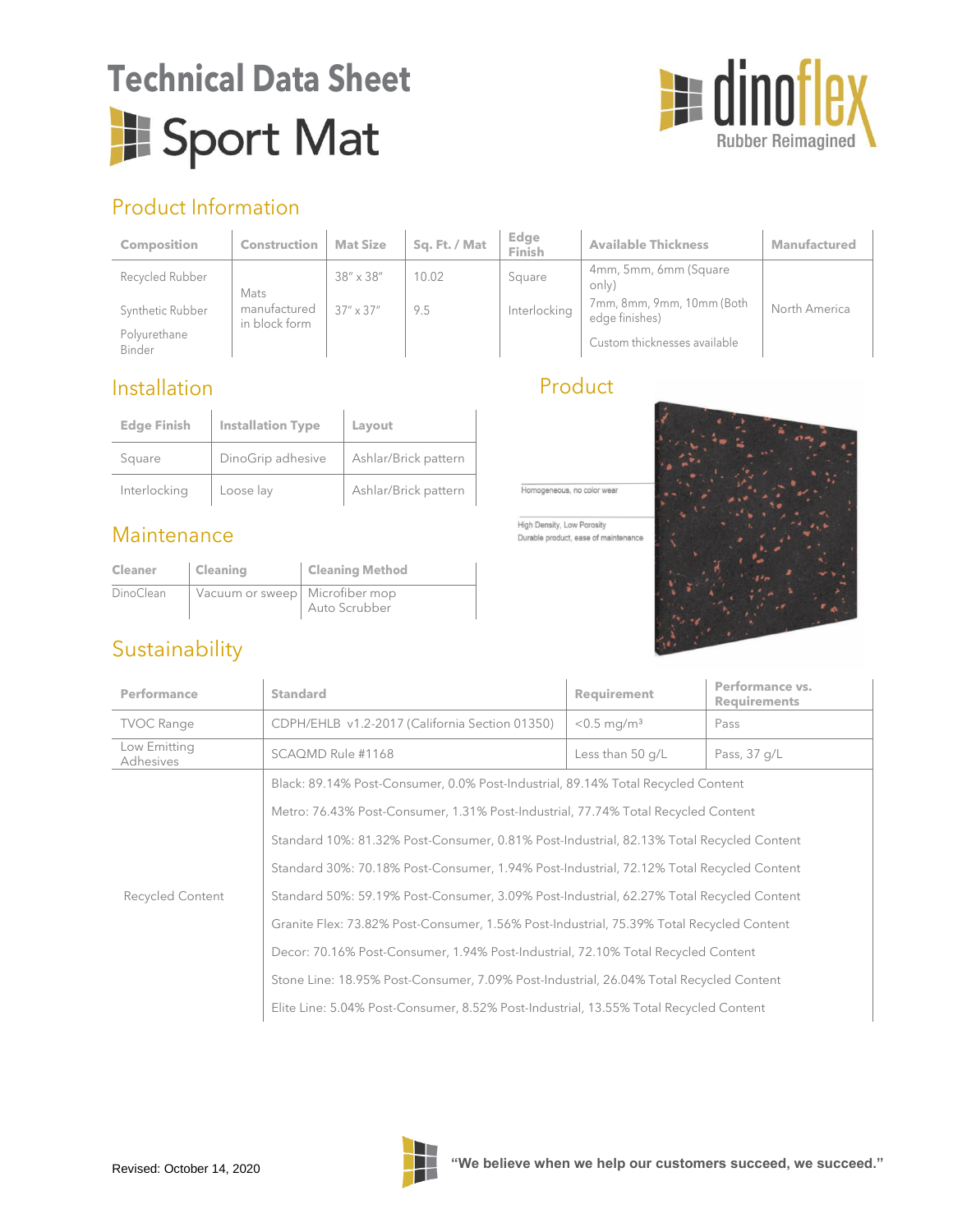## **Technical Data Sheet**Sport Mat



## Sustainability Cont'd

| <b>Certification Attribute</b>                                          | <b>Standard</b>                      | <b>3rd party Certification/Certifier</b> |
|-------------------------------------------------------------------------|--------------------------------------|------------------------------------------|
| CDPH/EHLB v1.2-2017 (California Section 01350)<br>Low-Emitting Material |                                      | #SCS-FS-02144                            |
| <b>LEED Scorecard</b>                                                   | MR2.2, MR4, MR5, EQ4.1, EQ4.3, ID1.1 |                                          |
| Environmental Product Declaration (EPD)                                 | ISO 14025:2006 and ISO 21930:2007    | SCS-EPD-03589                            |

#### **Testing**

| <b>Description</b>                                 | <b>Test Method</b> | Up to 50% Color                                                                                                                                                                                                                                                                                                                                                           | Over 50% Color                                                                                                                                                                                                                |
|----------------------------------------------------|--------------------|---------------------------------------------------------------------------------------------------------------------------------------------------------------------------------------------------------------------------------------------------------------------------------------------------------------------------------------------------------------------------|-------------------------------------------------------------------------------------------------------------------------------------------------------------------------------------------------------------------------------|
| <b>Static Propensity</b>                           | AATCC 134          | Maximum Average Voltage = POS 1.6<br>KV                                                                                                                                                                                                                                                                                                                                   |                                                                                                                                                                                                                               |
| <b>Electrical Resistance</b><br>Surface to Surface | ASTM F 150         | $50\%RH = 1.9x1010 Ohms$<br>12%RH = 4.5x1010 Ohms                                                                                                                                                                                                                                                                                                                         |                                                                                                                                                                                                                               |
| <b>Electrical Resistance</b><br>Surface to Ground  | ASTM F 150         | $50\%RH = 5.2 \times 109$ Ohms<br>12%RH = 1.2x1010 Ohms                                                                                                                                                                                                                                                                                                                   |                                                                                                                                                                                                                               |
| NRC Sound Absorption                               | ASTM C423          |                                                                                                                                                                                                                                                                                                                                                                           | SAA 0.06                                                                                                                                                                                                                      |
| Abrasion Resistance                                | ASTM C501          | Weight Loss 0.71 grams - 0.8%                                                                                                                                                                                                                                                                                                                                             | Weight Loss 2.85 grams - 4.0%                                                                                                                                                                                                 |
| <b>Static Coefficient</b>                          | ASTM D2047         | Dry 1.04; Wet 1.05                                                                                                                                                                                                                                                                                                                                                        | Dry 0.85; Wet 1.01                                                                                                                                                                                                            |
| Hardness Shore A<br>Durometer                      | ASTM D2240         | 65                                                                                                                                                                                                                                                                                                                                                                        | 62                                                                                                                                                                                                                            |
| Density                                            | <b>ASTM D3676</b>  | 66.0 Lbs/Cubic Foot                                                                                                                                                                                                                                                                                                                                                       | 77.7 Lbs/Cubic Foot                                                                                                                                                                                                           |
| Compression Set                                    | ASTM D395B         | 96.3% Recovered; 3.7% unrecovered                                                                                                                                                                                                                                                                                                                                         | 94.7% Recovered; 5.3% unrecovered                                                                                                                                                                                             |
| Tenacity                                           | ASTM D412          | 290.2 Lbs/Square Inch                                                                                                                                                                                                                                                                                                                                                     | 186.1 Lbs/Square Inch                                                                                                                                                                                                         |
| VOC                                                | <b>ASTM D5116</b>  | Passes - FloorScore Certified                                                                                                                                                                                                                                                                                                                                             | Passes - FloorScore Certified                                                                                                                                                                                                 |
| Impact Sound<br>Transmission                       | ASTM E492          | 4mm IIC 44 (on concrete)<br>IIC 57 (on concrete with plenum)<br>8mm IIC 46 (on concrete)<br>IIC 59 (on concrete with plenum)                                                                                                                                                                                                                                              |                                                                                                                                                                                                                               |
| Critical Radiant Flux                              | ASTM E648          | CRF 0.11 watts/square cm (10mm 10%<br>EPDM interlock loose lay)<br>CRF 0.12 watts/square cm (10mm 50%<br>EPDM interlock loose lay)                                                                                                                                                                                                                                        | CRF 0.19 watts/square cm (4mm 70%<br>EPDM glue down)<br>CRF 0.23 watts/square cm (4mm 80%<br>EPDM glue down)<br>CRF 0.25 watts/square cm (6mm 80%<br>EPDM glue down)<br>CRF 0.22 watts/square cm (10mm<br>80% EPDM glue down) |
| Critical Radiant Flux -<br>With Fire Retardant     | ASTM E648          | CRF 0.37 watts/square cm (6mm - 80%<br>Fire Retardant/20% SBR - glue down)<br>CRF 0.51 watts/square cm (8mm - 80%<br>Fire Retardant/20% SBR - glue down)<br>CRF 0.35 watts/square cm (10mm -<br>80% Fire Retardant/20% SBR glue<br>down)<br>CRF 0.63 watts/square cm (4mm 30%<br>EPDM with Fire Retardant)<br>CRF 0.48 watts/square cm (8mm Black<br>with Fire Retardant) | CRF 0.20 watts/square cm (8mm -<br>40% Fire Retardant/60% SBR glue<br>down)<br>CRF 0.37 watts/square cm (10mm -<br>40% Fire Retardant/60% SBR glue<br>down)                                                                   |